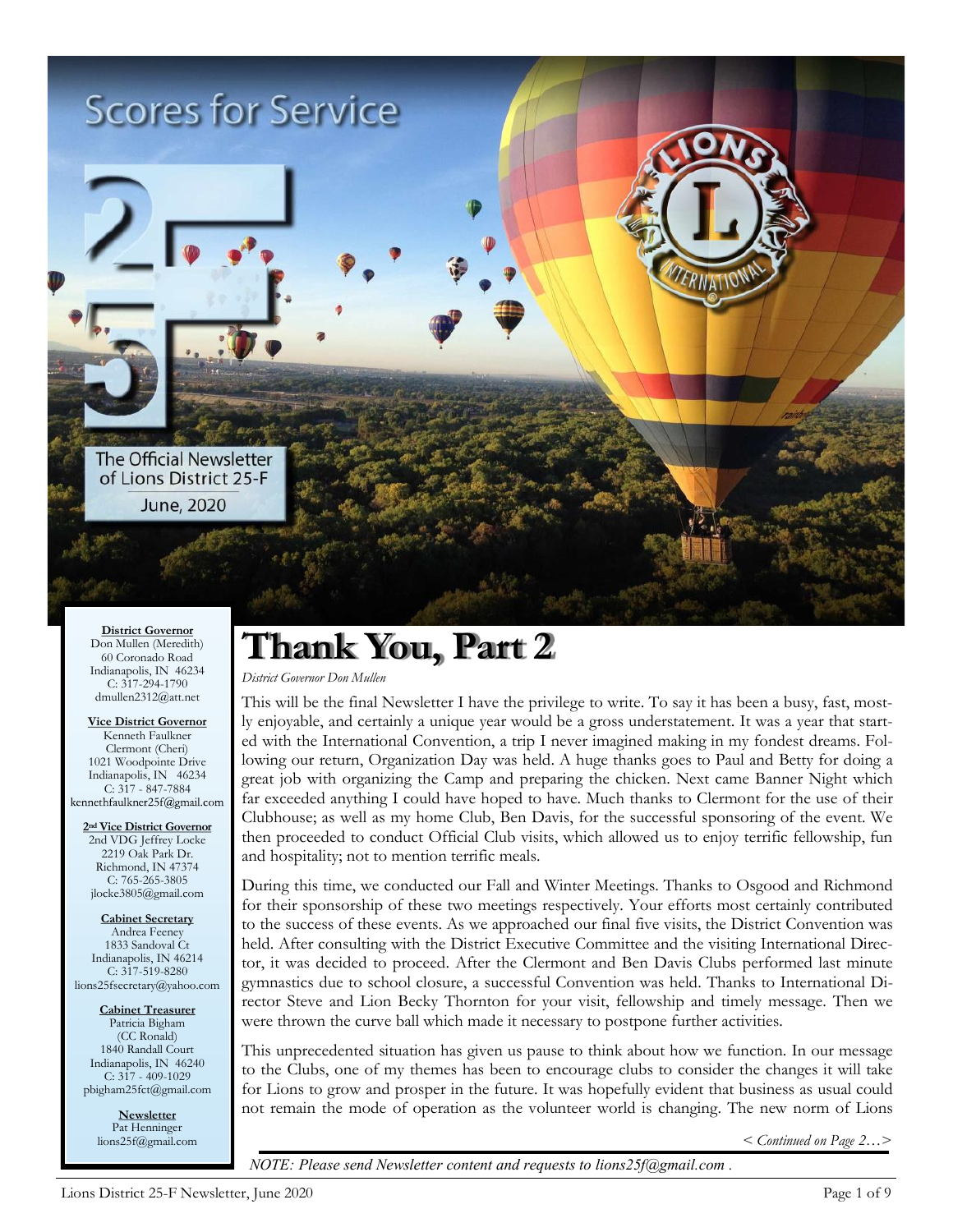#### *< ...continued from Page 1. >*

encourages us to put on a new face that allows us to find new ways of meeting, news ways to fund raise, new was of providing our service, and most of all new ways to find more people to grow our clubs.

A special thanks goes to the District Executive Committee. The members of which were DGE Ken Faulkner, VDGE Jeff Locke, Treasurer Patricia Bigham, District Secretary Andrea Feeney, CC & PDG Ron Bigham, PDG Bill Uhrig, PCC Bob Booher, PDG John Brown, PCC & GLT Reed Fish, GST Brenda Wilson, and PDG & GMT Melissa Baker. You all have provided sound counsel and direction to the District. You have always been willing to complete tasks you were asked to do. You have also provided me with a sounding board throughout the year. You have my respect, gratitude, and a thanks that cannot be adequately expressed.

Being hesitant to mention this, but to those of you who did not agree with how we handled the Covid-19 notifications, I want you to know that I respect your position in this matter. You expressed your loss of faith in the District Leadership indicating a lack of sensitivity to the situation. Once we knew a member had been diagnosed, we immediately notified everyone who attended the District Convention, encouraging them to protect themselves, their loved ones, and anyone they felt needed to be notified. We did not provide the name for privacy concerns since we did not have permissions of those involved. While many members eventually learned names because others released them, I cannot control that action. I can only control my actions. Please know that had you been the ones diagnosed, I would have protected your privacy as well. Hopefully, you would have understood and respected our position at that time.

Finally, I would simply like to thank every single Lion in 25 F for the wonderful service you provide as individual members and collectively as your clubs. It has absolutely my privilege serving as your Governor.

Don Mullen District Governor, District 25 F 317-294-1790; Dmullen2312@att.net



Is your Club event on the District Calendar? Check here:

www.indianalions25f.org/calendar.html

## **More Changes...**

*VDG Ken Faulkner*

This is the last month of the Lion's year 2019-2020. Many things have changed, and many things have stayed the same. So, let me begin as there is much information that I wish to provide. Let's start with the first important date, DG Don's Last day of District Governor Is June 30th. Thank you For Your Service DG Don, it has been a year with many twists & turns.

July 11th, Organizational Day. We still plan to meet, and we will begin at 11 AM, Sharp! Masks are optional but they are recommended. Please bring some hand sanitizer to share as I am not sure if the camp will have enough. Normally we have the care takers cook fried chicken and everyone bring their favorite sides. This is still being discussed as we are just not sure because of the COVID-19. Please watch your inbox around June 15th as I will have the Cabinet Secretary send an email addressing this. Presidents & Secretaries, please plan on attending so that you can pick up your packet from our Cabinet Secretary Ed Harper. If you are sending another Lion to pick these up, please give us advance notice so that we can keep track of who picks this up. In years past we have had packets misplaced or not getting to clubs as necessary.

Beginning next month, if you are submitting an article or an advertising flyer, You will need to send that to our Publicity Lion, Andrea Feeney. Her new email address is newsletter25F@yahoo.com . Lion Andrea will review your article along with spell check and grammar check. After her review she will send it to Lion Pat H., and he will publish the newsletter. Don't forget we need your flyers 6 weeks or as close to it, before the event. I am sure everyone is looking forward to a Lions Event…

I am encouraging everyone to "Go digital or Die" especially in staying away from this virus. This is something new for many of us, working from home, meeting digitally, not being able to shake someone's hand or give them a hug. There are many virtual formats to use, Zoom, Teams, Messenger Rooms, Houseparty, just to name a few… The most popular is Zoom and it is easy to use from a computer or a smart phone. I believe there are plans in the works to have a virtual Officer's Training Session, and I will be in attendance…

During my upcoming year, I am asking all clubs to do one more service project. No money needs to be spent. I have seen a few clubs that are serving in these strange times and I would encourage all of you to look for ways to serve. Find a food pantry to assist at, organize a road clean up, assist your local school in delivering meals to kids, or even standing outside a nursing home with signs telling those residents that we are with them.

There will be more to come in my upcoming newsletters and emails, but I need to conclude with a few thank you. First and foremost, let me start by thanking my Wife, Lion Cheri! Without her and her patience with me, I would surely be a lost cause or a Hot mess. DG Don thank you for your leadership and straightforwardness, you sugar coat nothing and that is good these days. There are many more that I need to thank but I will do that personally when I see them.

To the Lions in District F, be safe, wear your mask, and wash your hands. Remember that all Lions are United in Kindness and Diversity.

Respectfully submitted.

Lion Ken Faulkner, DGE, Clermont Lions Club, 317-847-7884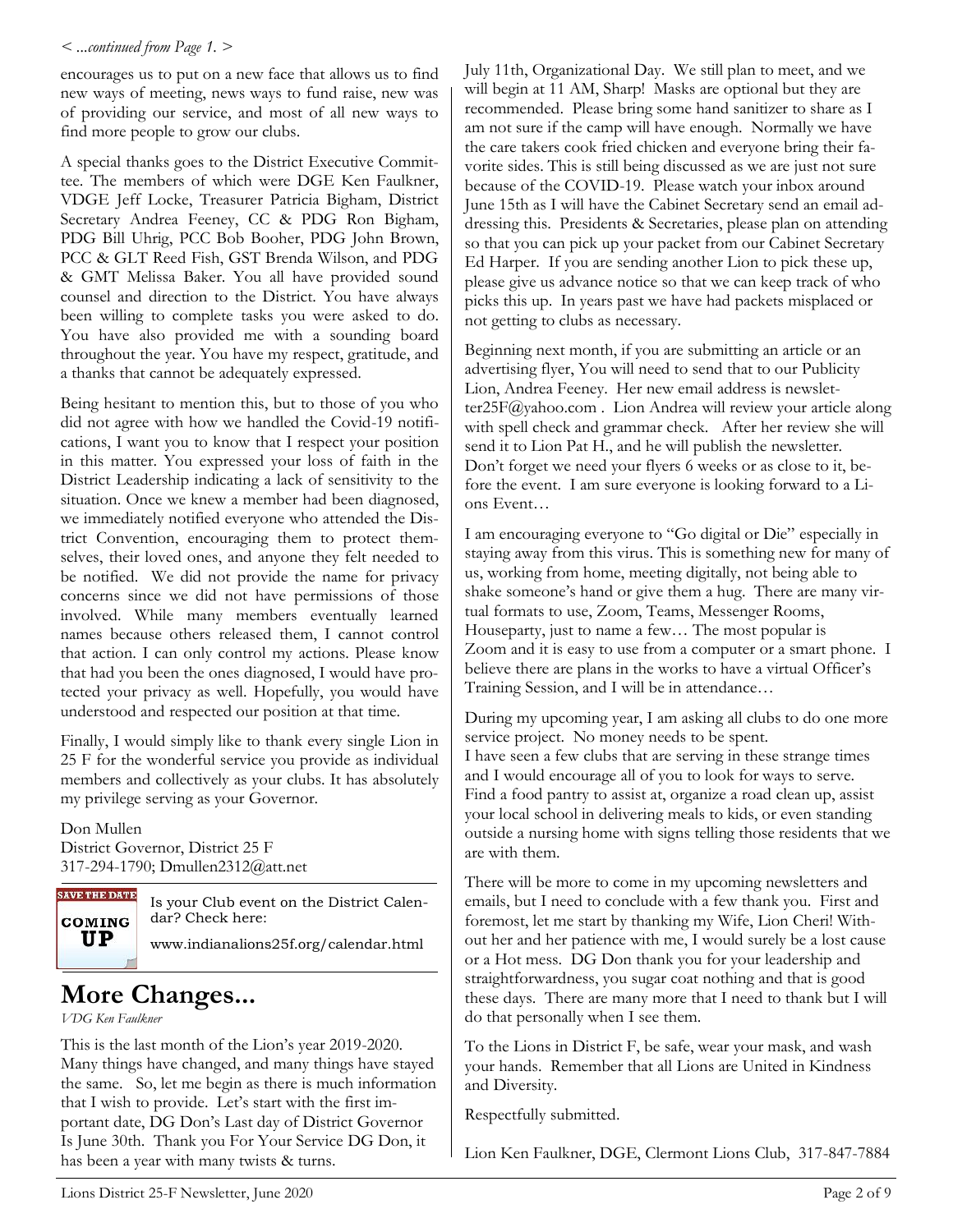## **Moving Forward**

*2nd VDG Jeff Locke*

Hello Lions! Well, we're through another month of Social Distancing. I hope all of our Lions are doing great. While I haven't been able to visit 25F clubs the last few months, I can't wait to get started. The 2 VDG's of MD 25 (there are four of us) have been communicating with each other and have some preliminary thoughts and ideas for the future.

Once again, be safe, wear a mask, & wash your hands often.

Hope to see everyone at Organizational Day at Camp Woodsmoke on July 11th.

Jeff Locke, 2 VDG 25F

## $Z<sub>norm</sub>$

*PCC Reed Fish*

Zoom – Zoom! The last time I heard that was for an automobile commercial – so when the stay at home order went into effect Zoom suddenly became the favorite program to use for virtual meetings. Lions have started using this to have group meetings and have incorporated it as the best way to conduct business within clubs, districts, committees and projects. For officer's training this year we will be hosting a Zoom meeting for anyone who would like to "attend". Watch for further details.

Listed in this newsletter are some easy instructions to walk a person thru setting up Zoom on their preferred device to be able to join in. Some disclaimers ---- if you have participated in a "Go To Meeting" in the past this new program works a lot better in managing multiple conversations occurring at the same time; you can see several people on the screen at the same time if you prefer; you can just call in and listen if unable to access it on your device.

#### **Set up:**

#### **Cell Phones**

Go to your app store For Iphones- It is a Blue icon with an "A" in the middle. For Samsung (Android), you will go to the app store - called Google Play.

Search for Zoom Cloud Meetings

Click the download button (looks like a cloud with a down arrow) When you go back to you phone look for the blue icon with a movie camera that says Zoom. When ready to attending the meeting you can do one of two things:

1) Click on link included sent to you for the meeting and it should automatically open up the page

2) Click on the Zoom button and enter the meeting ID and phone number – this will be in the email link in the invite.

Go to settings on your phone.

#### Go to Apps

Go to the Zoom app - should more and likely be toward the bottom Click on it Go to permissions Make sure that both camera and microphone are on.

#### **Laptop Computer**

You should be able to insert the link into the browser or go to Zoom.com<[http://zoom.com/>](http://zoom.com/) and enter the meeting ID and Password. You will want to enable your video and audio.

Computer - If you are wanting to use a desktop computer in order to be seen in the meeting, you will need to have a camera connected and to be heard, you will need a microphone. If no microphone is available, you can dial in using the phone numbers and directions listed below.

Password is case sensitive.

#### **Call in by phone**

See phone numbers and directions below District Governor is inviting you to a scheduled Zoom meeting. Topic: Update on District events Time: May 20, 2020 08:00 PM Eastern Time (US and Canada) Join Zoom Meeting [https://us02web.zoom.us/j/81644201909?](https://us02web.zoom.us/j/81644201909?pwd=TnVrWldhTWRPenVIbUkwMUFjNkJuZz09) [pwd=TnVrWldhTWRPenVIbUkwMUFjNkJuZz09](https://us02web.zoom.us/j/81644201909?pwd=TnVrWldhTWRPenVIbUkwMUFjNkJuZz09) Meeting ID: 816 4420 0000 Password: Lions One tap mobile +13126266799 Dial by your location

- $\bullet$  +1 312 626 6799 <tel: +1%20312%20626% 206799> US (Chicago)
- +1 929 205 6099<tel:+1%20929%20205% 206099> US (New York)
- +1 301 715 8592<tel:+1%20301%20715% 208592> US (Germantown)
- +1 346 248 7799<tel:+1%20346%20248% 207799> US (Houston)
- +1 669 900 6833<tel:+1%20669%20900% 206833> US (San Jose)
- +1 253 215 8782<tel:+1%20253%20215% 208782> US (Tacoma)

Meeting ID: 816 4420 1909 Password: 390732

PCC Reed Fish Lions of Indiana Chair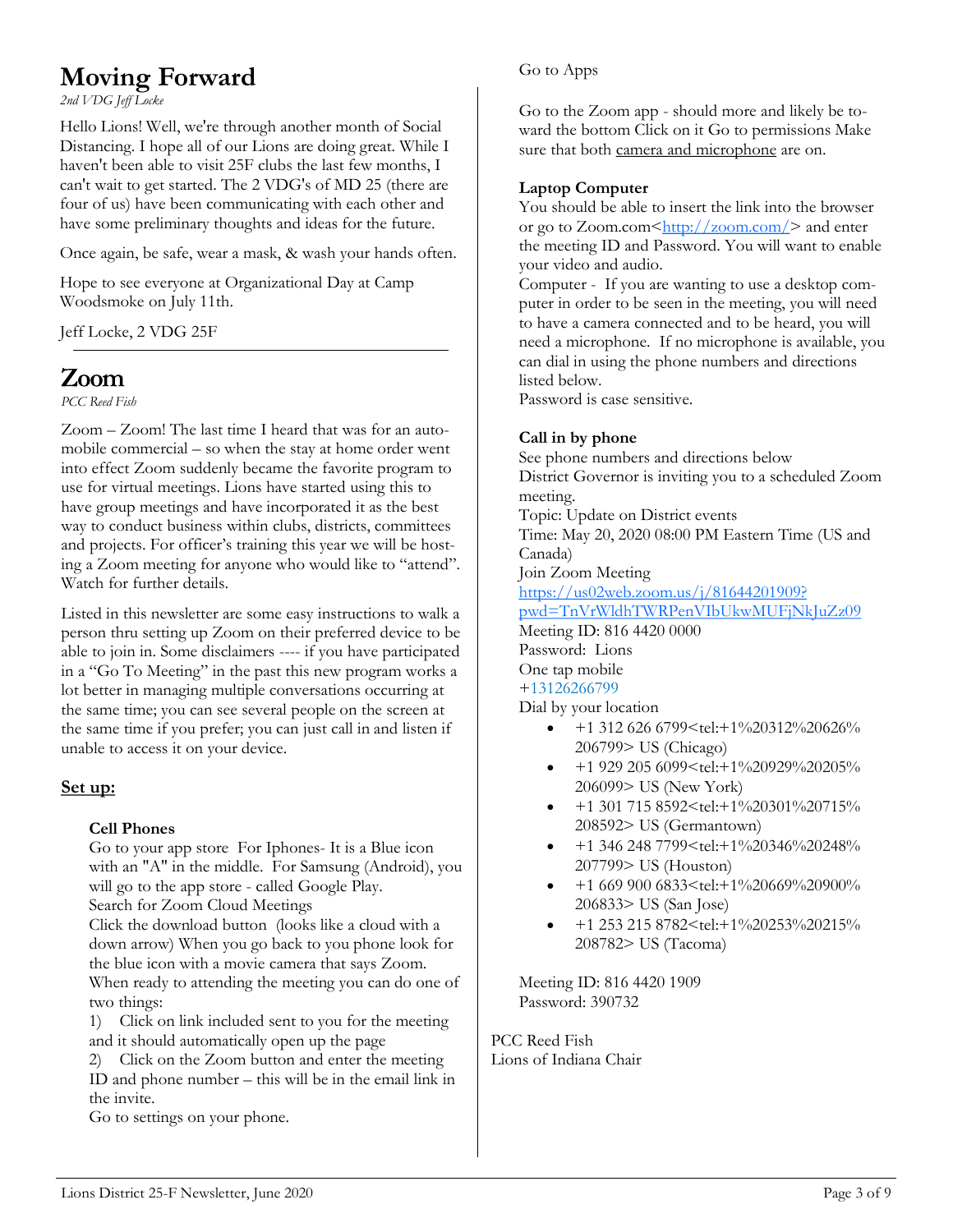## **INDIANAPOLIS WASHINGTON TOWNSHIP LIONS CLUB 2020 CORN STAND - CANCELLED**

*May 21, 2020*

Due to the COVID-19 pandemic, the Indianapolis Washington Township Lions Club feels it prudent to err on the side of caution, and has decided NOT TO HOLD THE CORN STAND THIS YEAR AT THE 2020 INDIANA STATE FAIR. We believe we could not, in good conscience, risk the health of not only our own members and their families, but other volunteers/families and the public at large.

We thank you all so much for your hard work in years past; we truly could not have done it without your help!! Take a break this year, and we hope to be able to collaborate with you in the future. We wish you and/or your groups the best in 2020.

We hope you all stay well by continuing to practice good cautionary measures of wearing masks, social distancing and extra hand washing.

BITE 'EM!

## **Club Activities**

#### **June 20, 2020; 11AM - 1PM**

Behind the Scenes at the Leader Dogs for the Blind. See Ad later in this newsletter.

#### **September 13, 2020**

Indiana Lions For the ISBVI's Brian's Trike Race at the Indiana School for the Blind and Visually Impaired.

#### **January 22 - 23, 2021**

Mid-Winter Conference at the Crowne Plaza at the Indianapolis Airport. See Ad later in this newsletter.

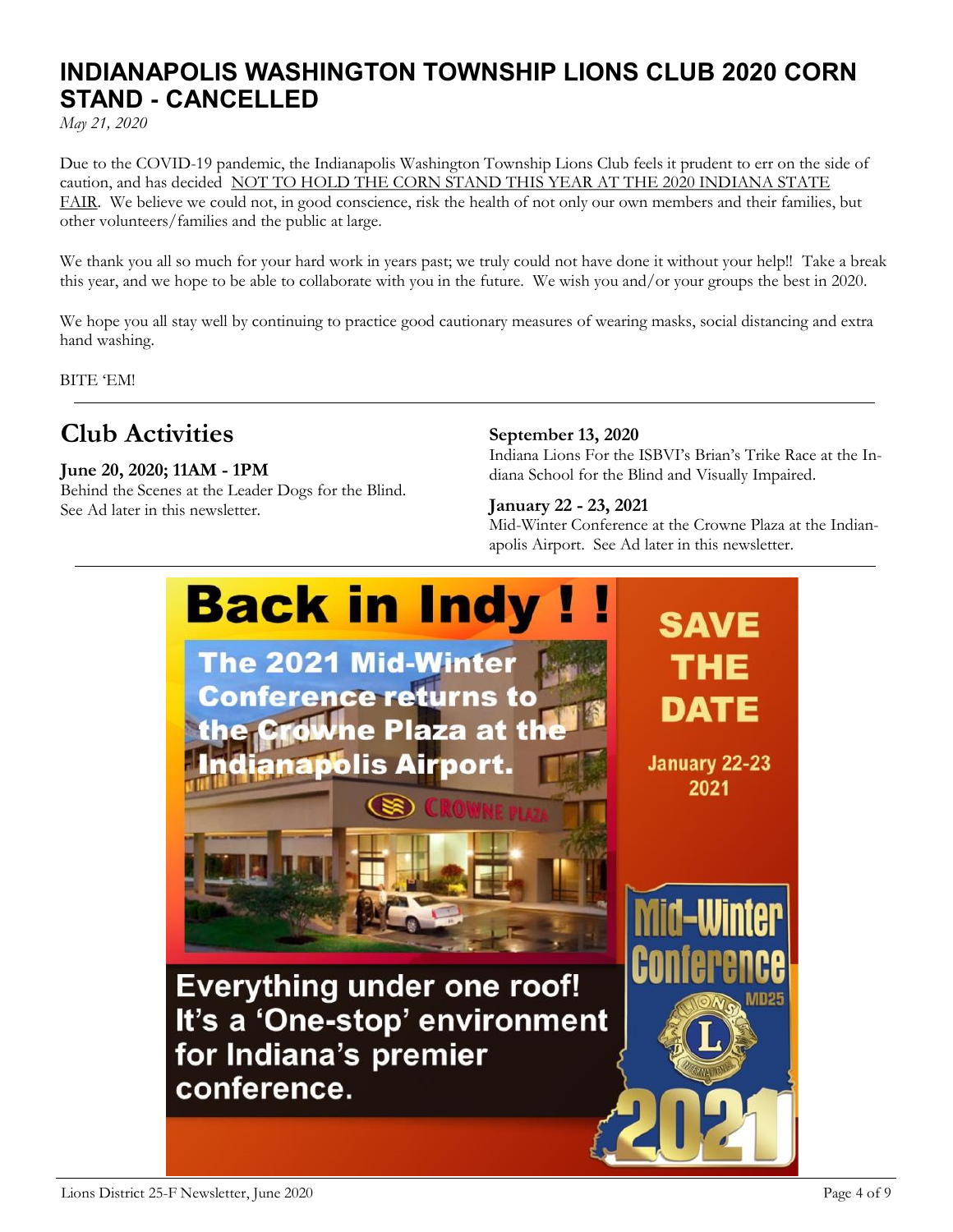# <u>District 25F Banner Night</u>

DG Ken Faulkner invites you to join him

## Saturday, August 1, 2020

## **Clermont Lions Club Building**

3201 N. Tansel Road, Clermont, IN 46234

## Social at 5:00pm Dinner at 6:00pm

Wear your favorite western & rodeo attire

Menu: Pulled pork, brisket, macaroni and cheese, green beans & salad. Complementary coffee, tea, lemonade and water.

Cash Bar - Beer & Wine

## **Register by July 20th**

\$25.00 per person \$30.00 per person after deadline/at the door

Make checks payable to Clermont Lions Club

Mail checks and registration form to Lion Angie Crouch (9051 Greystone Court, Indianapolis, IN 46234)



| <b>KODEO</b> |  |
|--------------|--|
|              |  |

| Name:                       |                                                                               |  |
|-----------------------------|-------------------------------------------------------------------------------|--|
| Spouse/Guest: New York 1999 |                                                                               |  |
|                             |                                                                               |  |
|                             |                                                                               |  |
|                             |                                                                               |  |
| Office Held: _____          |                                                                               |  |
| PDG/PCC/PID:                |                                                                               |  |
|                             | Associated in the company of the art conclusion and the company of the second |  |

Register by July 20th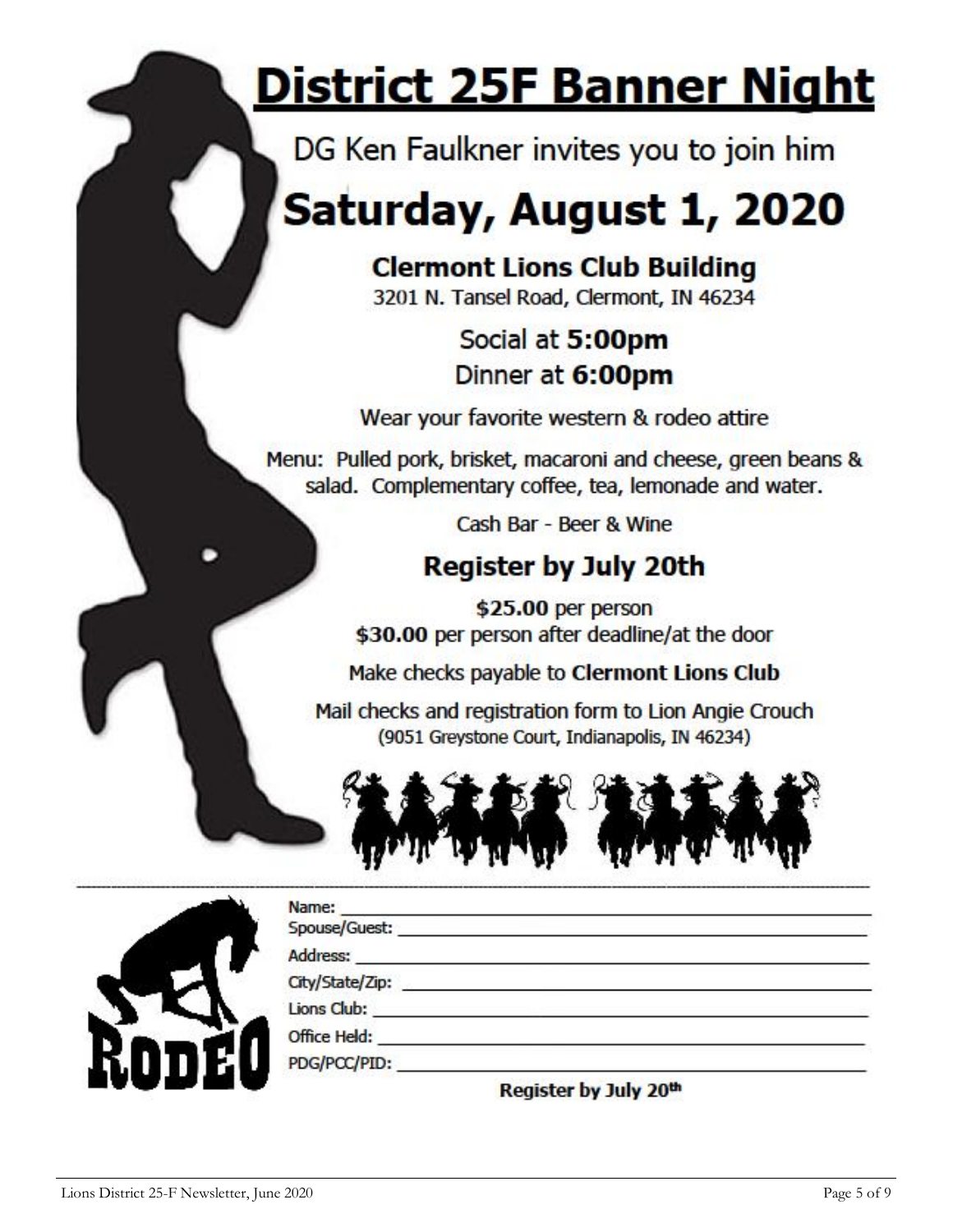

### **Dear Lion Leader,**

We hope you and your family are safe and well.

In these challenging times, we must respond to the realities we are facing as a global community and stay hopeful for the future. It has been inspiring to hear how you and your clubs are finding ways to serve your communities. We are also determined to find the best way forward to ensure the longterm success of our efforts.

In this spirit, we are announcing that the timeline for Campaign 100: LCIF Empowering Service has been extended by one additional year, through June 30, 2022. The LCIF Board of Trustees recently concluded its virtual board meeting on May 21, 2020 and voted to make this decision based on our current realities. We must give ourselves the time necessary to realize our full potential for this campaign, for the future of our foundation.

We remain optimistic and action-oriented in the face of this pandemic. As of May 18, 2020, LCIF has granted US\$3,500,000 to provide immediate relief to communities severely impacted by the coronavirus (COVID-19). Together, we are finding new ways to engage, to connect, and to serve our communities. These opportunities will sustain us in this time of uncertainty and benefit our communities once we return to our normal activities. We encourage you to reach out to your fellow Lions and stay connected to our foundation. You can visit LCIF's dedicated COVID-19 response page to learn how our foundation is responding.

Many Lions have asked how they can help during these unprecedented times. Your support of LCIF has never been more important. To date, Campaign 100 has raised US\$151,804,119 to make Lion service possible. If you're able, please consider joining LCIF in its support of Lions' relief efforts by donating at lionsclubs.org/donate. Your contributions are crucial to sustaining LCIF's ability to help Lions keep their communities safe and healthy. All donations are eligible for MJF and Campaign 100 recognition. If you have recently made a donation, we sincerely thank you for your leadership and generosity!

As International President Choi recently wrote, we will get through this incredible challenge as we are in this together! We look forward to being in touch with further updates and good news in the coming weeks and months.

As always, we thank you for your leadership and dedication to our foundation.

Sincerely,

Jung-Yul "Yul" Choi, International President Gudrun Yngvadottir, LCIF Chairperson PIP Dr. Jitsuhiro Yamada, Campaign International Chairperson PIP J. Frank Moore, III, Campaign International Vice Chairperson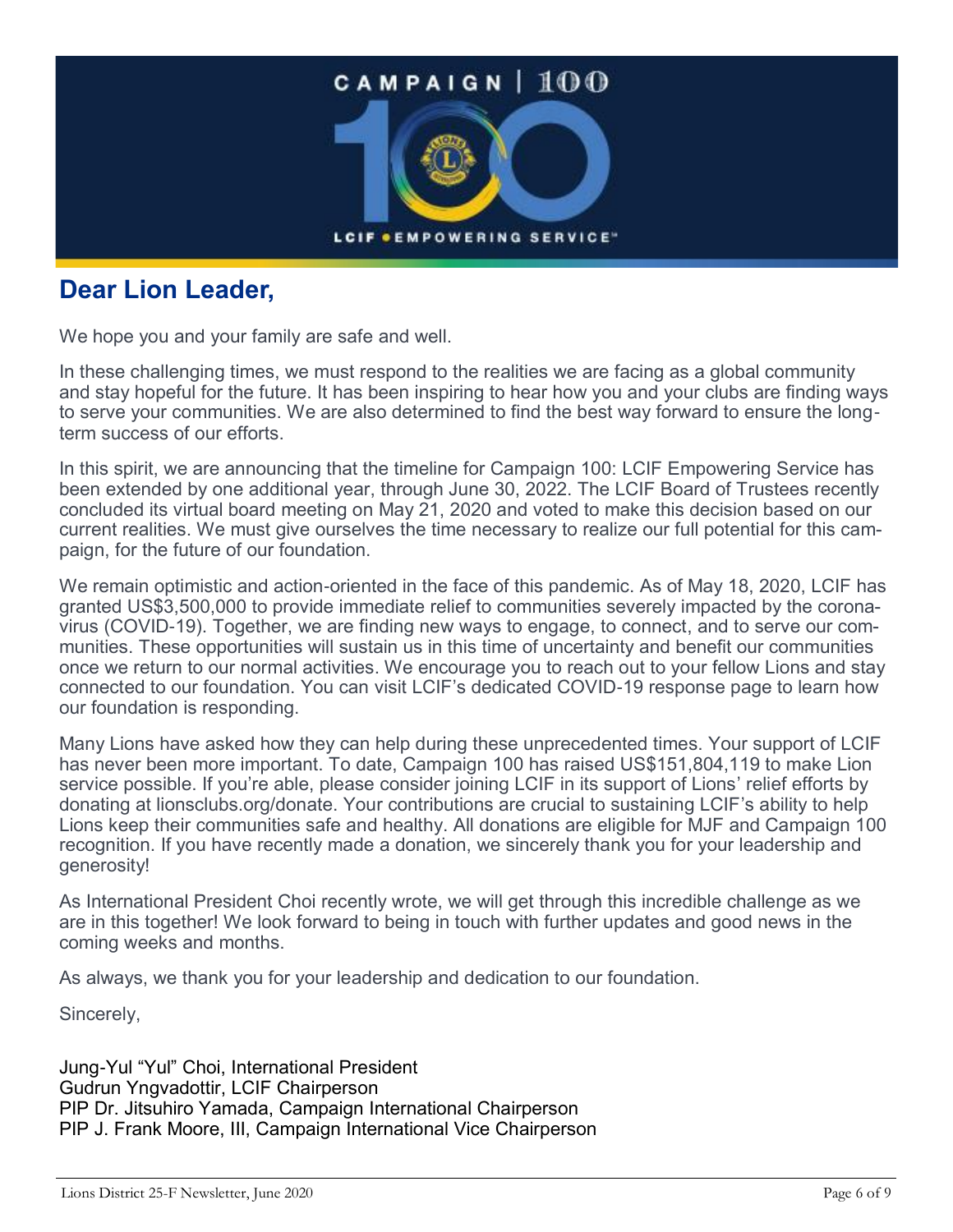

#### 2019-2020 CLUB EXCELLENCE AWARD APPLICATION

Club must be chartered prior to January 1 of the fiscal year to quality.

**Application Date** 

|  | <b>Club Number</b> |  |
|--|--------------------|--|
|  |                    |  |

Club Name

Member Number

2019-2020 Club President's Name



Date 2019-2020 District Governor's Signature" **District** 

Member Number

Due by: August 31, 2020

Send to: clubexcellenceaward@lionsclubs.org or fax to (630) 468-6828 Awards Mailed to: 2020-2021 District Governors

"If sent from district governor's registered email, it qualifies as signature on applications submitted electronically.

Disqualified clubs have 12 months from original due date to request a review.

DA-CEA1.EN 2/2019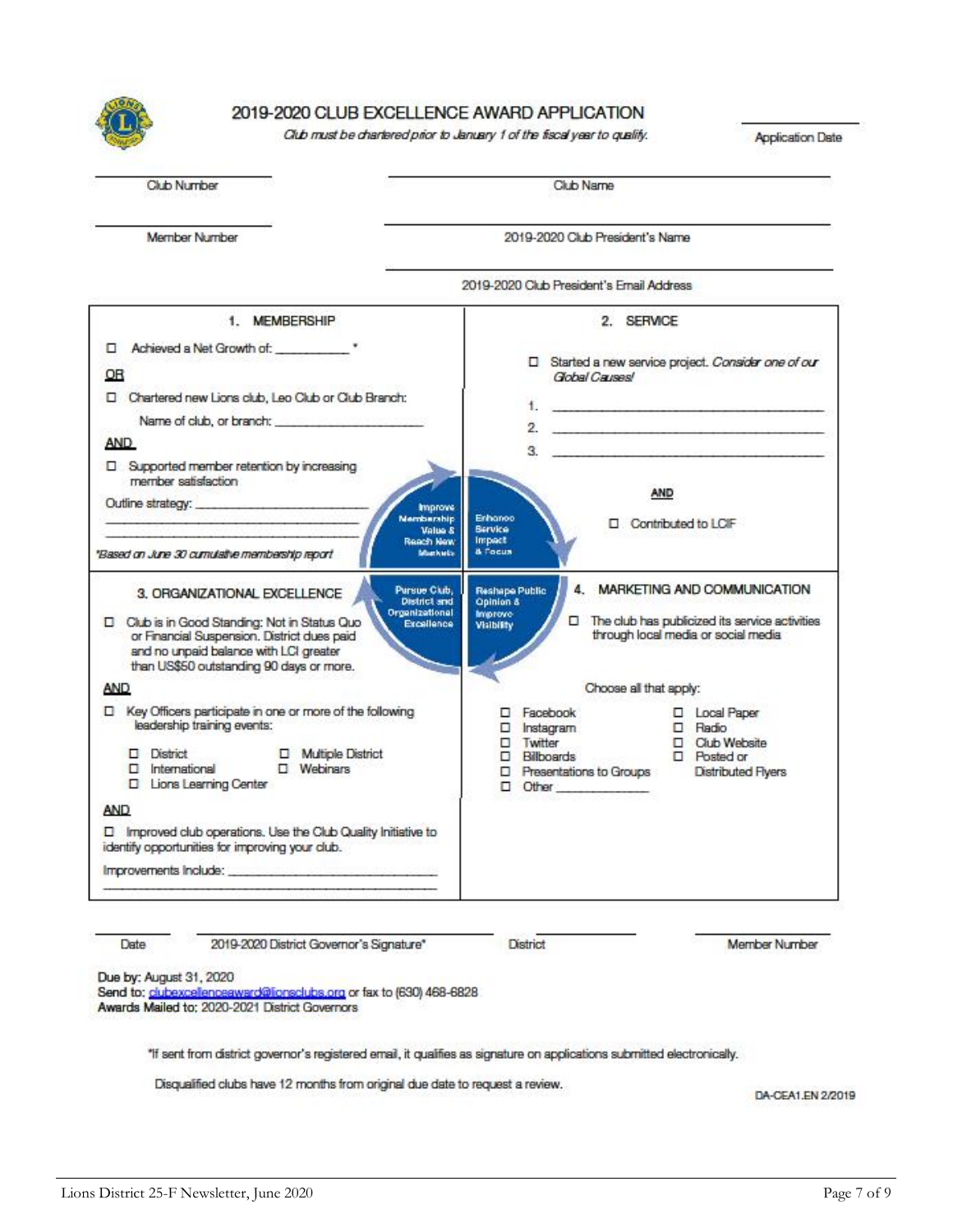

## Saturday, June 20, 2020 Drop in anytime between 11AM and 1PM

In appreciation of Lions' support, your club, family and guests are invited to an exclusive "Lions behind-the-scenes" event at Leader Dogs for the Blind. Experience an activity under blindfold, meet a Leader Dog client, visit the gift shop, take a VIP tour of our canine development center and meet a puppy!

Please RSVP by June 15, 2020 to LionsSupport@leaderdog.org or call 248.218.6407.

~ If you will be utilizing your service dog, please let us know at the time of your RSVP.

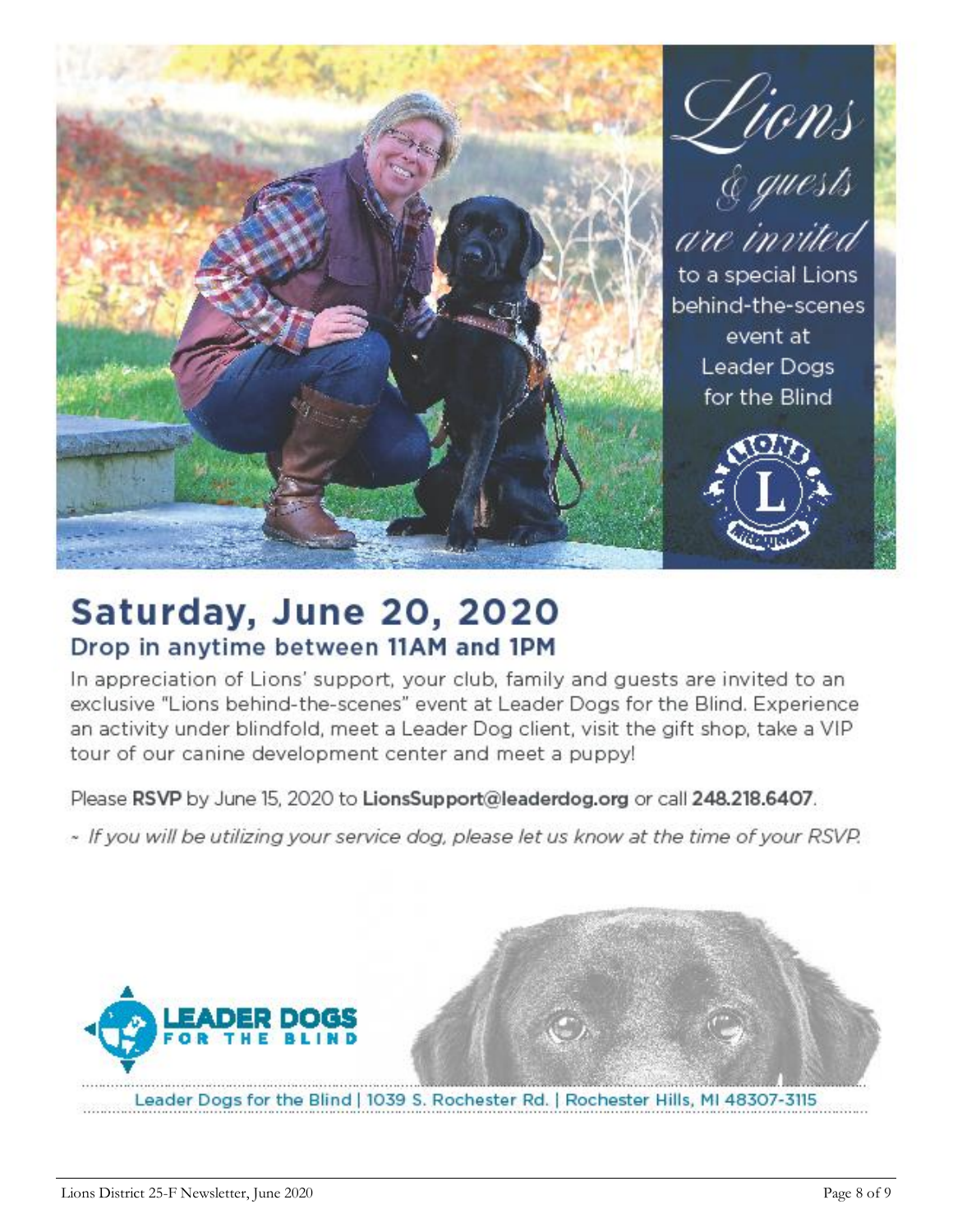### **DISTRICT 25-F CLUB DONATION NOTIFICATION**



Date: and the state of the state of the state of the state of the state of the state of the state of the state

The club of District 25-F:

would like to make the following donations to the projects so indicated:

| <b>DISTRICT 25-F PROJECT</b> | <b>DISTRICT 25-F COMMITTEE</b> |                 | <b>DISTRICT 25-F PROGRAM</b> |  |
|------------------------------|--------------------------------|-----------------|------------------------------|--|
| <b>CAMP</b>                  | <b>EYEGLASS</b>                | <b>SPECIAL</b>  | <b>VISION</b>                |  |
| <b>WOODSMOKE</b>             | <b>RECYCLING</b>               | <b>OLYMPICS</b> | <b>SCREENING</b>             |  |
|                              |                                |                 |                              |  |
|                              |                                |                 |                              |  |
|                              |                                |                 |                              |  |

#### **MD 25 LIONS OF INDIANA STATE PROJECTS**

| <b>CANCER</b>  | <b>LEADER</b> | <b>VISION FIRST</b>               | <b>INDIANA SCHOOL</b>    | <b>SPEECH AND</b> |
|----------------|---------------|-----------------------------------|--------------------------|-------------------|
| <b>CONTROL</b> | <b>DOG</b>    | <b>&amp; OPERATION KIDS SIGHT</b> | FOR THE BLIND AND        | <b>HEARING</b>    |
|                |               |                                   | <b>VISUALLY IMPAIRED</b> |                   |
|                |               |                                   |                          |                   |
|                |               |                                   |                          |                   |
|                |               |                                   |                          |                   |

| <b>ADDITIONAL</b> |                 |                |  |  |
|-------------------|-----------------|----------------|--|--|
| <b>DIABETES</b>   | <b>LAW CAMP</b> | YOUTH EXCHANGE |  |  |
|                   |                 |                |  |  |
|                   |                 |                |  |  |
|                   |                 |                |  |  |
|                   |                 |                |  |  |